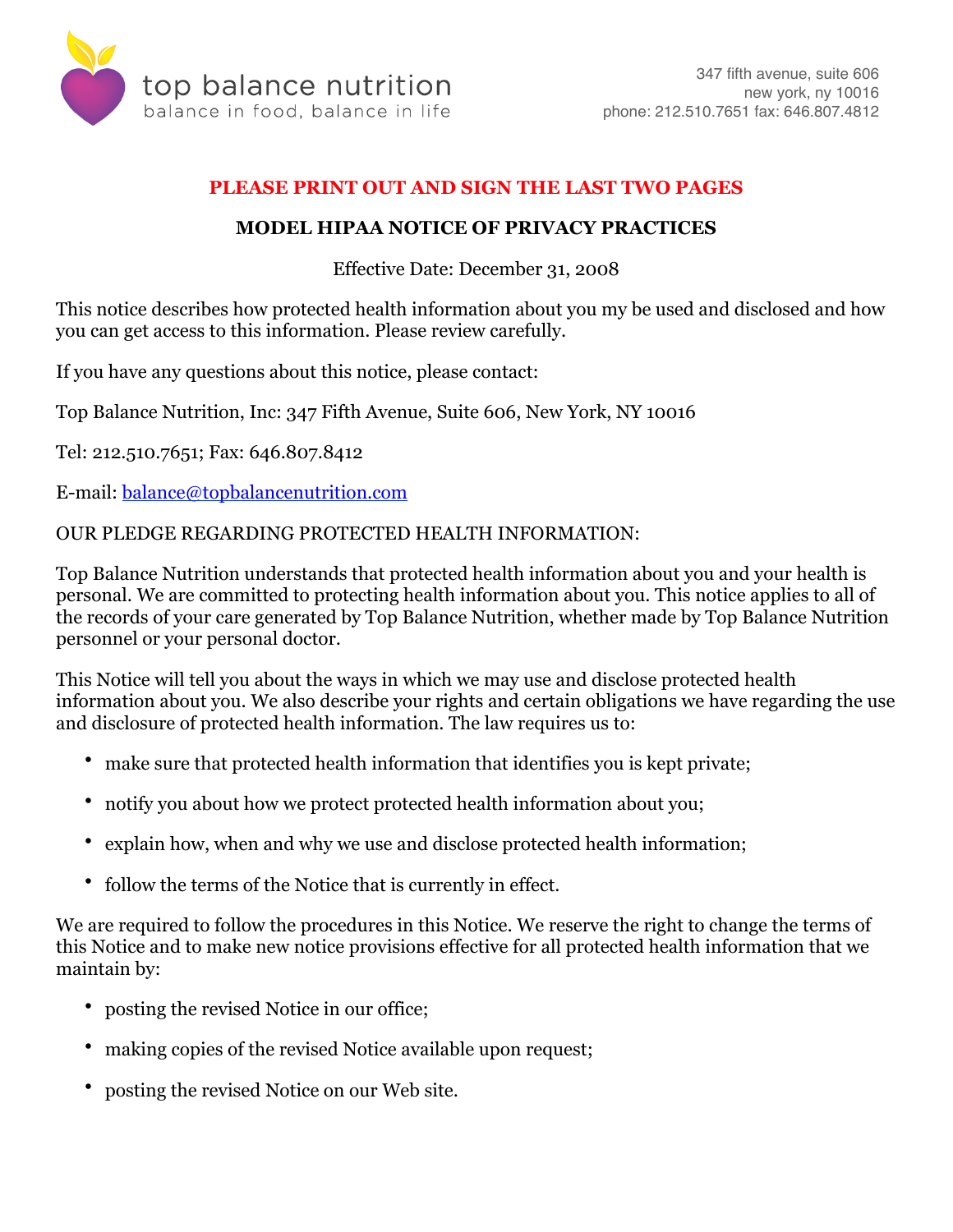

#### HOW WE MAY USE AND DISCLOSE PROTECTED HEALTH INFORMATION ABOUT YOU:

The following categories describe different ways that we use and disclose protected health information without your written authorization.

For Treatment: We may use protected health information about you to provide you with, coordinate or manage your medical treatment or services. We may disclose protected health information about you to doctors, nurses, technicians, medical students, or other Top Balance Nutrition personnel who are involved in taking care of you.

Top Balance Nutrition staff may also share protected health information about you in order to coordinate the different things you need, such as prescriptions, lab work and x- rays. We also may disclose protected health information about you to people outside Top Balance Nutrition who may be involved in your medical care, such as clergy or others we use to provide services that are part of your care.

We may use and disclose protected health information to contact you as a reminder that you have an appointment for treatment or medical care at the Top Balance Nutrition. We may use and disclose protected health information to tell you about or recommend possible treatment options or alternatives or health-related benefits or services that may be of interest to you.

For Payment for Services: We may use and disclose protected health information about you so that the treatment and services you receive at the Top Balance Nutrition may be billed to and payment may be collected from you, an insurance company or a third party. For example, we may need to give your health plan information about nutrition services you received at Top Balance Nutrition so your health plan will pay us or reimburse you for the service. We may also tell your health plan about the nutrition services you are going to receive to obtain prior approval or to determine whether your plan will cover the treatment.

For Health Care Operations: We may use and disclose protected health information about you for Top Balance Nutrition health care operations, such as our quality assessment and improvement activities, case management, coordination of care, business planning, customer services and other activities. These uses and disclosures are necessary to run the facility, reduce health care costs, and make sure that all of our patients receive quality care.

For example, we may use protected health information to review our treatment and services to evaluate the performance of the dietitian who is providing your services. We may also combine protected health information about many Top Balance Nutrition patients to decide what additional services Top Balance Nutrition should offer, what services are not needed, and whether certain new treatments are effective. We may also disclose information to doctors, nurses, technicians, medical students, and other Top Balance Nutrition personnel for review and learning purposes. We may also combine the protected health information we have with protected health information from other health care facilities to compare how we are doing and see where we can make improvements in the care and services we offer. We may also contact you as part of a fundraising effort.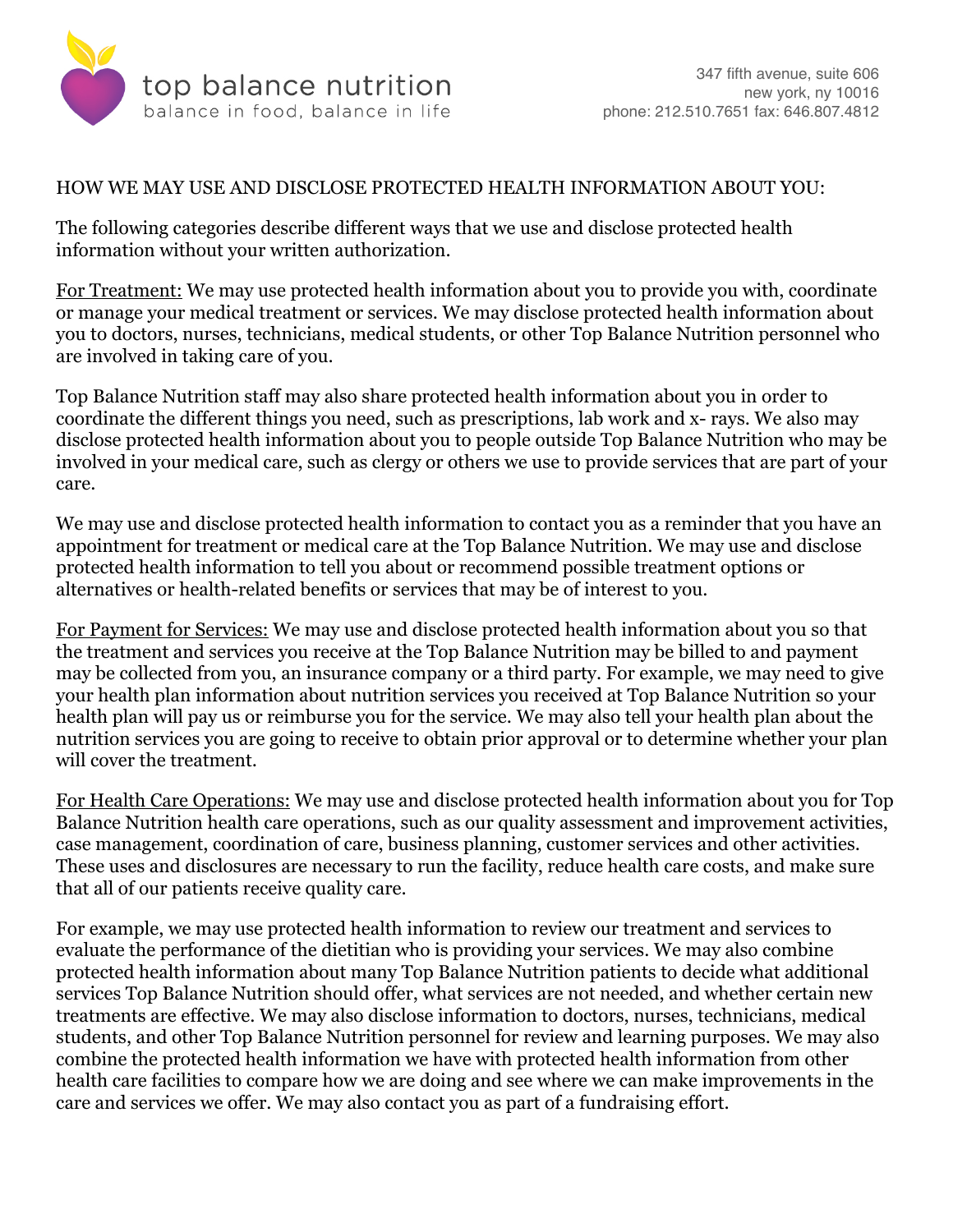

Subject to applicable state law, in some limited situations the law allows or requires us to use or disclose your health information for purposes beyond treatment, payment and operations.

However, some of the disclosures set forth below may never occur at our facilities.

As Required By Law. We will disclose protected health information about you when required to do so by federal, state or local law.

Research: We may disclose your PHI to researchers when their research has been approved by an institutional review board or privacy board that has reviewed the research proposal and established protocols to ensure the privacy of your information.

Health Risks: We may disclose protected health information about you to a government authority if we reasonably believe you are a victim of abuse, neglect or domestic violence. We will only disclose this type of information to the extent required by law, if you agree to the disclosure, or if the disclosure is allowed by law and we believe it is necessary to prevent or lessen a serious and imminent threat to you or another person.

Judicial and Administrative Proceedings: If you are involved in a lawsuit or dispute, we may disclose your information in response to a court or administrative order. We may also disclose health information about you in response to a subpoena, discovery request, or other lawful process by someone else involved in the dispute, but only if efforts have been made, either by us or the requesting party, to tell you about the request or to obtain an order protecting the information requested.

Business Associates: We may disclose information to business associates who perform services on our behalf (such as billing companies;) however, we require them to appropriately safeguard your information.

Public Health: As required by law, we may disclose your protected health information to public health or legal authorities charged with preventing or controlling disease, injury or disability. To Avert a Serious Threat to Health or Safety, we may use and disclose protected health information about you when necessary to prevent a serious threat to your health and safety or the health and safety of the public or another person.

Health Oversight Activities: We may disclose protected health information to a health oversight agency for activities authorized by law. These activities include audits, investigations, and inspections, as necessary for licensure and for the government to monitor the health care system, government programs, and compliance with civil rights laws.

Law Enforcement: We may release protected health information as required by law, or in response to an order or warrant of a court, a subpoena, or an administrative request. We may also disclose protected health information in response to a request related to identification or location of an individual, victims of crime, decedents, or a crime on the premises.

Organ and Tissue Donation: If you are an organ donor, we may release protected health information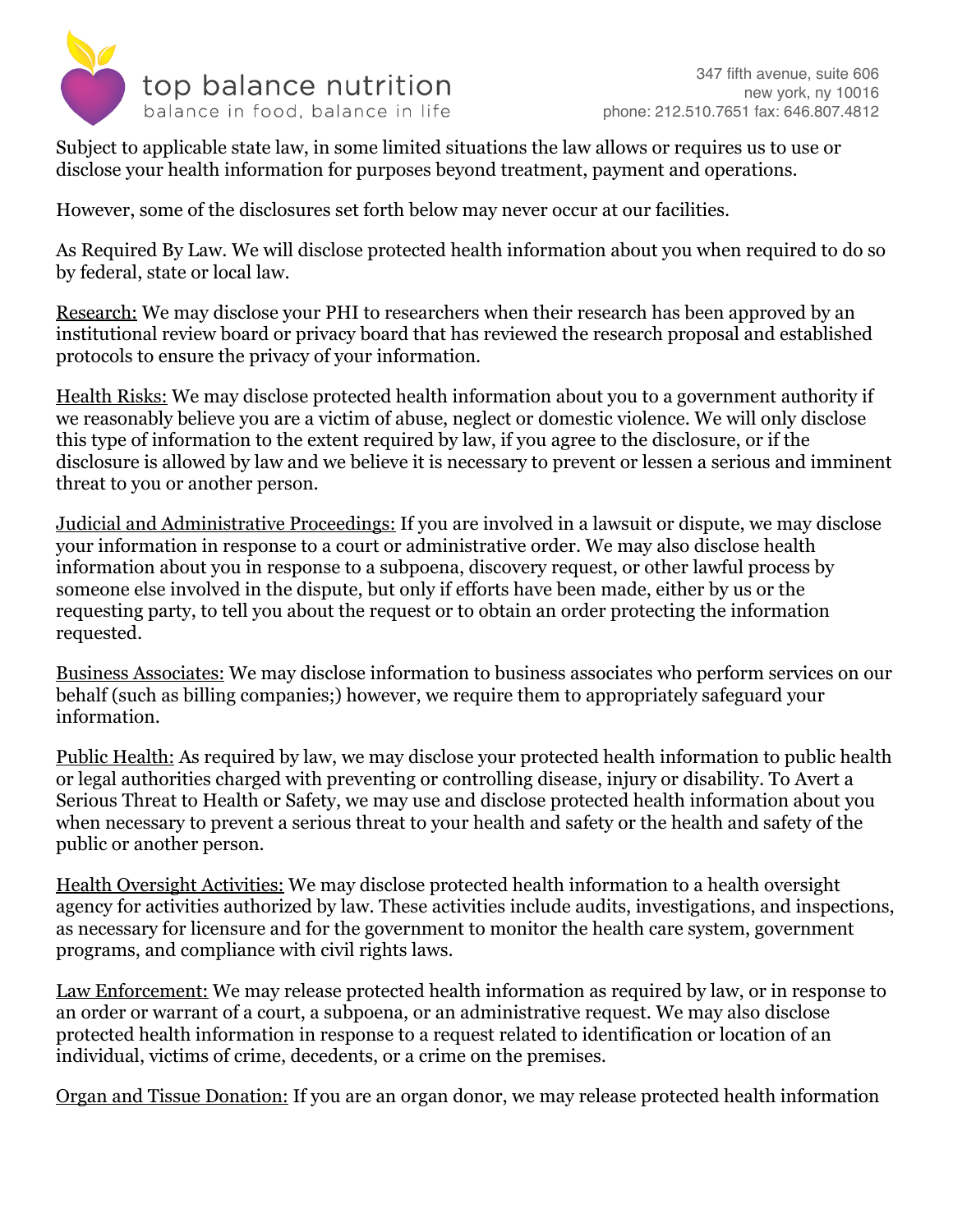

to organizations that handle organ procurement or organ, eye or tissue transplantation or to an organ donation bank, as necessary to facilitate organ or tissue donation and transplantation.

Special Government Functions: If you are a member of the armed forces, we may release protected health information about you if it relates to military and veterans activities. We may also release your protected health information for national security and intelligence purposes, protective services for the President, and medical suitability or determinations of the Department of State.

Coroners, Medical Examiners, and Funeral Directors: We may release protected health information to a coroner or medical examiner. This may be necessary, for example, to identify a deceased person or determine the cause of death. We may also disclose protected health information to funeral directors consistent with applicable law to enable them to carry out their duties.

Correctional Institutions and Other Law Enforcement Custodial Situations: If you are an inmate of a correctional institution or under the custody of a law enforcement official, we may release protected health information about you to the correctional institution or law enforcement official as necessary for your or another person's health and safety.

Worker's Compensation. We may disclose information as necessary to comply with laws relating to worker's compensation or other similar programs established by law.

Food and Drug Administration: We may disclose to the FDA, or persons under the jurisdiction of the FDA, protected health information relative to adverse events with respect to drugs, foods, supplements, products and product defects, or post marketing surveillance information to enable product recalls, repairs, or replacement.

# YOU CAN OBJECT TO CERTAIN USES AND DISCLOSURES

Unless you object or request that only a limited amount or type of information be shared, we may use or disclose protected health information about you in the following circumstances:

- We may share with a family member, relative, friend or other person identified by you protected health information directly relevant to that person's involvement in your care or payment for your care. We may also share information to notify these individuals of your location, general condition or death.
- We may share information with a public or private agency (such as the American Red Cross) for disaster relief purposes. Even if you object, we may still share this information if necessary for the emergency circumstances.

If you would like to object to use and disclosure of protected health information in these circumstances, please call or write to our contact person listed on page 1 of this Notice.

# YOUR RIGHTS REGARDING PROTECTED HEALTH INFORMATION ABOUT YOU

You have the following rights regarding protected health information we maintain about you: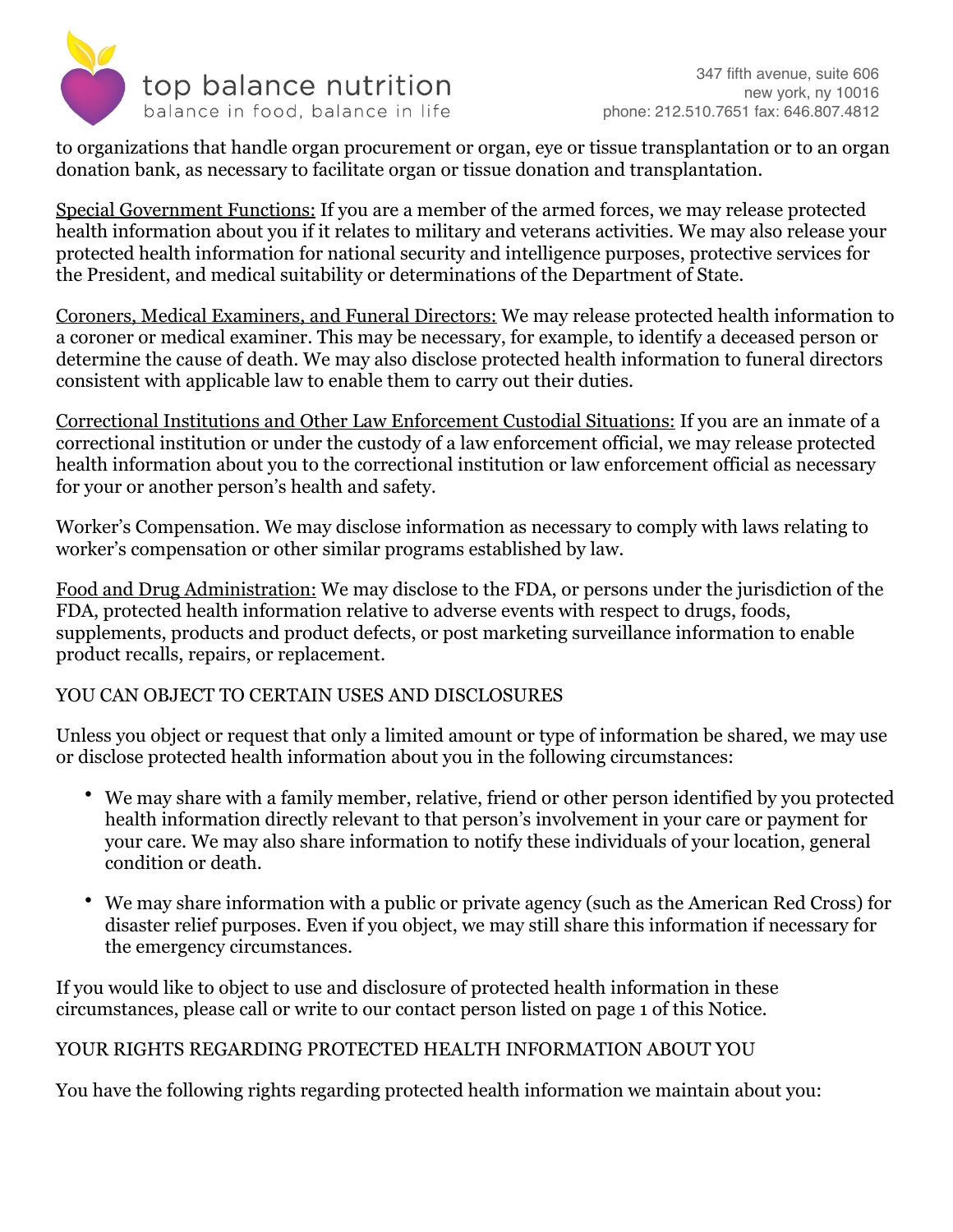

Right to Inspect and Copy: You have the right to inspect and copy protected health information that may be used to make decisions about your care. Usually this includes medical and billing records.

To inspect and copy protected health information that may be used to make decisions about you, you must submit your request in writing to Maria A. Bella. If you request a copy of the information, we may charge a fee for the costs of copying, mailing or other supplies associated with your request, and we will respond to your request no later than 30 days after receiving it. There are certain situations in which we are not required to comply with your request. In these circumstances, we will respond to you in writing, stating why we will not grant your request and describe any rights you may have to request a review of our denial. Right to Amend. If you feel that protected health information we have about you is incorrect or incomplete, you may ask us to amend or supplement the information.

To request an amendment, your request must be made in writing and submitted to Maria A. Bella, MS, RD, CDN.

In addition, you must provide a reason that supports your request. We will act on your request for an amendment no later than 60 days after receiving the request.

We may deny your request for an amendment if it is not in writing or does not include a reason to support the request and will provide a written denial to you. In addition, we may deny your request if you ask us to amend information that:

- Was not created by us, unless the person or entity that created the information is no longer available to make the amendment;
- Is not part of the protected health information kept by Top Balance Nutrition;
- Is not part of the information which you would be permitted to inspect and copy; or
- We believe is accurate and complete.

Right to an Accounting of Disclosures: You have the right to request an accounting of disclosures. This is a list of the disclosures we made of protected health information about you.

To request this list or accounting of disclosures, you must submit your request in writing to Maria A. Bella, MS, RD CDN. You may ask for disclosures made up to six years before your request (not including disclosures made before April 14, 2003). The first list you request within a 12-month period will be free. For additional lists, we may charge you for the costs of providing the list. We are required to provide a listing of all disclosures except the following:

- For your treatment
- For billing and collection of payment for your treatment
- For healthcare operations
- Made to or request by you or that you authorized occurring as a byproduct of permitted use and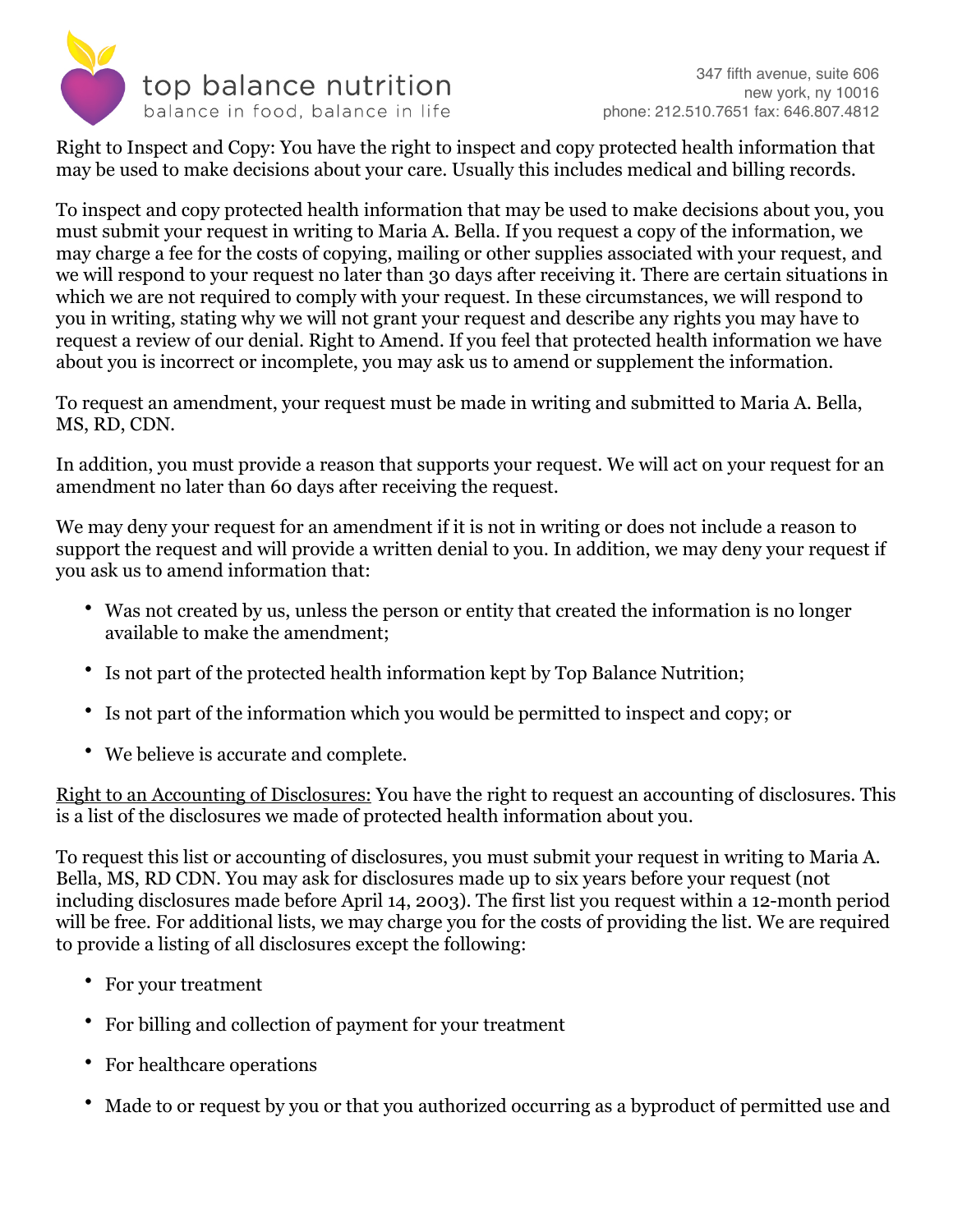

disclosures

- For national security or intelligence purposes or to correctional institutions or law enforcement regarding inmates
- As part of a limited data set of information that does not contain information identifying you

Right to Request Restrictions: You have the right to request a restriction or limitation on the protected health information we use or disclose about you for treatment, payment or health care operations or to persons involved in your care.

We are not required to agree to your request. If we do agree, we will comply with your request unless the information is needed to provide you emergency treatment, the disclosure is to the Secretary of the Department of Health and Human Services, or the disclosure is for one of the purposes described on pages 4-5.

To request restrictions, you must make your request in writing to Maria A. Bella, MS, RD, CDN.

Right to Request Confidential Communications: You have the right to request that we communicate with you about medical matters in a certain way or at a certain location. For example, you can ask that we only contact you at work or by mail.

To request confidential communications, you must make your request in writing to Maria A. Bella. We will accommodate all reasonable requests.

Right to Paper Copy of this Notice: You have the right to a paper copy of this Notice at any time by contacting Maria A. Bella.

#### OTHER USES AND DISCLOSURES

We will obtain your written authorization before using or disclosing your protected health information for purposes other than those provided for above (or as otherwise permitted or required by law). You may revoke this authorization in writing at any time. Upon receipt of the written revocation, we will stop using or disclosing your information, except to the extent that we have already taken action in reliance on the authorization.

#### YOU MAY FILE A COMPLAIN ABOUT OUR PRIVACY PRACTICES

If you believe your privacy rights have been violated, you may file a complaint with Maria A. Bella or file a written complaint with the Secretary of the Department of Health and Human Services. A complaint to the Secretary should be filed within 180 days of the occurrence or action that is the subject of the complaint.

If you file a complaint, we will not take any action against you or change our treatment of you in any way.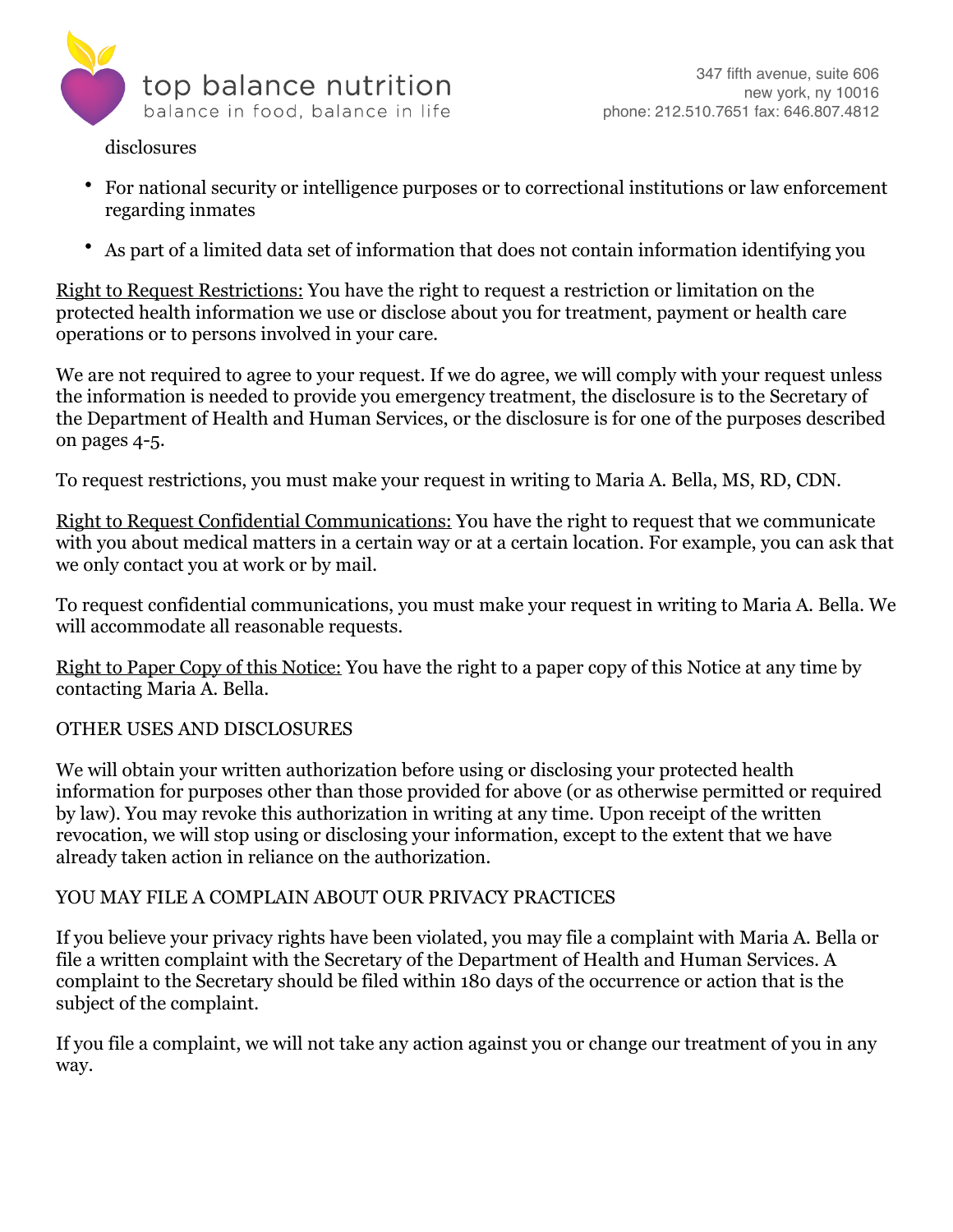

# **Acknowledgement Confirming Receipt of Privacy Notice**

I acknowledge receiving a copy of Top Balance Nutrition, INC. HIPAA notice of privacy practices.

\_\_\_\_\_\_\_\_\_\_\_\_\_\_\_\_\_\_\_\_\_\_\_\_\_\_\_\_\_\_\_\_\_\_\_\_\_\_\_\_\_\_\_\_\_\_\_\_\_\_\_\_\_\_\_\_\_\_\_\_\_\_\_\_\_\_\_\_\_

\_\_\_\_\_\_\_\_\_\_\_\_\_\_\_\_\_\_\_\_\_\_\_\_\_\_\_\_\_\_\_\_\_\_\_\_\_\_\_\_\_\_\_\_\_\_\_\_\_\_\_\_\_\_\_\_\_\_\_\_\_\_\_\_\_\_\_\_\_

\_\_\_\_\_\_\_\_\_\_\_\_\_\_\_\_\_\_\_\_\_\_\_\_\_\_\_\_\_\_\_\_\_\_\_\_\_\_\_\_\_\_\_\_\_\_\_\_\_\_\_\_\_\_\_\_\_\_\_\_\_\_\_\_\_\_\_\_\_

\_\_\_\_\_\_\_\_\_\_\_\_\_\_\_\_\_\_\_\_\_\_\_\_\_\_\_\_\_\_\_\_\_\_\_\_\_\_\_\_\_\_\_\_\_\_\_\_\_\_\_\_\_\_\_\_\_\_\_\_\_\_\_\_\_\_\_\_\_

PRINTED NAME OF PATIENT:

SIGNED NAME OF PATIENT:

DATE:

NAME OF PARENT OR GUARDIAN (IF<18):

COMMENTS: